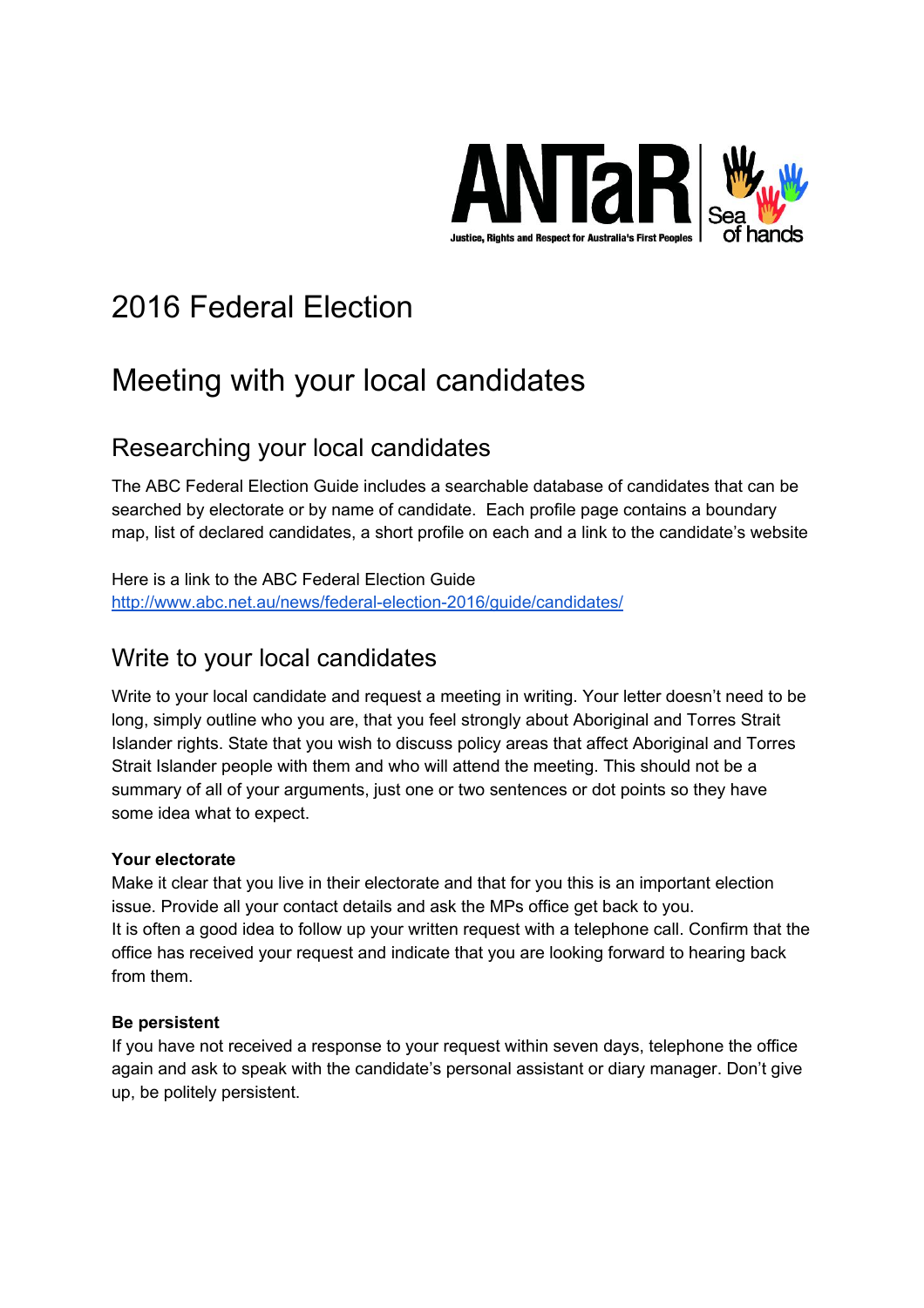## Getting ready

#### **Know your MP**

It's useful to do some background research on your candidate before you meet with them. Make sure you know their name, which party they belong to and if they are a sitting MP, review their website and social media and get a sense of what is important to them, particularly in relation to Aboriginal and Torres Strait Islander Rights. Check to see if they have spoken about the issue.

#### **Know your issue**

Read through the ANTaR Election Platform Paper, Issue Fact Sheets and the Redfern Statement. It might also be useful to keep an eye out in the media for any current editorials on Aboriginal and Torres Strait Islander issues.

Write up a brief document with key points you want to raise with the candidate. You can use this as a guide for the meeting and leave it with the candidate as a brief. If you are asked a question you don't know the answer to offer to get back to them. Feel free to email [campaigns@antar.org.au](mailto:campaigns@antar.org.au) if you need any further infornation. The most important reason for meeting with your candidate is to highlight that you care about this issue and that you believe it is an important issue for all Australians this Federal Election, and for an incoming government.

#### **Know what you want**

The ANTaR Election Platform contain specific asks in relation to Indigenous Affairs Policy. Be clear about communicating these asks to your candidate and ask them to champion these issues with the party.

### Making the most out of the meeting

#### **Team up**

If you know other people who care the issue, organise a small team of 3 or 4 people to attend the meeting. Politics is a numbers game and if you can show that there is wider community support for these issues you are more likely to gain traction.

Organise with your team so that communication and tasks are shared, these will include introductions, discussion lead and note taker.

#### **Be organised**

Giving your Candidate a brief document outlining the context, issue including statistics and key asks. Ensure your contact details are included on the brief.

#### **Be impressive**

Dress appropriately, arrive on time and be assertive when you meet your candidate introduce yourself and your team and thank your candidate for taking the time to meet with you. Balance passion with politeness.

#### **Listen**